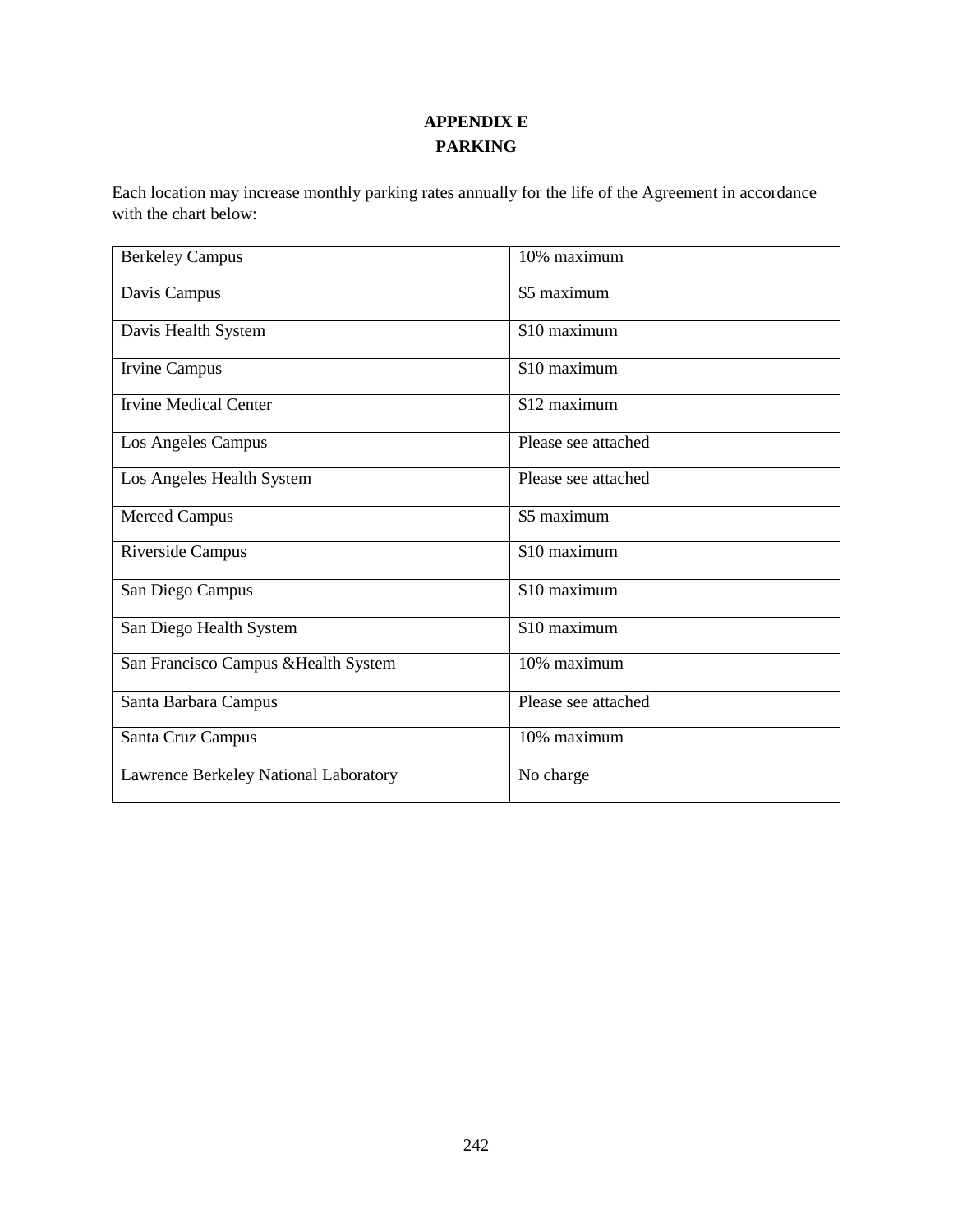**UC Los Angeles Campus & Medical Center**

| <b>Permit Name</b>   | Permit<br>Description                                                                 | FY 2018-<br>19<br>Current<br>Rates | January<br>2019<br>Proposed<br>Rates | FY 2019-20<br><b>Proposed Rates</b>          | FY 2020-21<br><b>Proposed Rates</b>        | FY 2021-22<br><b>Proposed Rates</b>        | FY 2022-23<br><b>Proposed Rates</b>        |
|----------------------|---------------------------------------------------------------------------------------|------------------------------------|--------------------------------------|----------------------------------------------|--------------------------------------------|--------------------------------------------|--------------------------------------------|
| Yellow<br>(Commuter) | <b>General Use Monthly</b><br>Permit for<br>Staff/Faculty/Student                     | \$83.00                            | 21% of total<br>fee*                 | \$10/month cap<br>$+21\%$ of total<br>fee*   | \$10/month cap<br>$+21\%$ of total<br>fee* | \$10/month cap<br>$+21\%$ of total<br>fee* | \$10/month cap<br>$+21\%$ of total<br>fee* |
| Blue                 | Mobility Monthly Permit<br>for Staff/Faculty                                          | \$104.00                           | 21% of total<br>fee*                 | \$10/month cap<br>$+21\%$ of total<br>fee*   | \$10/month cap<br>$+21\%$ of total<br>fee* | \$10/month cap<br>$+21\%$ of total<br>fee* | \$10/month cap<br>$+21\%$ of total<br>fee* |
| $\mathbf X$          | <b>Reserved Monthly Permit</b><br>for Staff/Faculty                                   | \$152.00                           | 21% of total<br>fee*                 | \$10/month cap<br>$+21\%$ of total<br>fee*   | \$10/month cap<br>$+21\%$ of total<br>fee* | \$10/month cap<br>$+21\%$ of total<br>fee* | \$10/month cap<br>$+21\%$ of total<br>fee* |
| 2 Person<br>Carpool  | 2 person Carpool Monthly<br>Permit for Staff/Faculty/<br>Students                     | \$69.00                            | 21% of total<br>fee*                 | \$10/month cap<br>$+21\%$ of total<br>$fee*$ | \$10/month cap<br>$+21\%$ of total<br>fee* | \$10/month cap<br>$+21\%$ of total<br>fee* | \$10/month cap<br>$+21\%$ of total<br>fee* |
| 3 Person<br>Carpool  | 3 person Carpool Monthly<br>Permit for Staff/Faculty/<br>Students                     | \$42.00                            | 21% of total<br>fee*                 | \$10/month cap<br>$+21\%$ of total<br>fee*   | \$10/month cap<br>$+21\%$ of total<br>fee* | \$10/month cap<br>$+21\%$ of total<br>fee* | \$10/month cap<br>$+21\%$ of total<br>fee* |
| 4 Person<br>Carpool  | 4 person Carpool Monthly<br>Permit for Staff/Faculty/<br>Students                     | \$26.00                            | 21% of total<br>fee*                 | \$10/month cap<br>$+21\%$ of total<br>fee*   | \$10/month cap<br>$+21\%$ of total<br>fee* | \$10/month cap<br>$+21\%$ of total<br>fee* | \$10/month cap<br>$+21\%$ of total<br>fee* |
| Disabled             | Monthly Permit for<br>Disabled Staff/Faculty/<br>Students                             | \$83.00                            | 21% of total<br>fee*                 | \$10/month cap<br>$+21\%$ of total<br>fee*   | \$10/month cap<br>$+21\%$ of total<br>fee* | \$10/month cap<br>$+21\%$ of total<br>fee* | \$10/month cap<br>$+21\%$ of total<br>fee* |
| Night                | Night (after 4:30) Monthly<br>Permit for Staff/Faculty/<br><b>Students</b>            | \$48.00                            | 21% of total<br>$\rm{fee^*}$         | \$10/month cap<br>$+21\%$ of total<br>fee*   | \$10/month cap<br>$+21\%$ of total<br>fee* | \$10/month cap<br>$+21\%$ of total<br>fee* | \$10/month cap<br>$+21\%$ of total<br>fee* |
| Weekend              | Weekend Monthly Permit<br>for Staff/Faculty/Student                                   | \$37.00                            | 21% of total<br>fee*                 | \$10/month cap<br>$+21\%$ of total<br>fee*   | \$10/month cap<br>$+21\%$ of total<br>fee* | \$10/month cap<br>$+21\%$ of total<br>fee* | \$10/month cap<br>$+21\%$ of total<br>fee* |
| Clean Fuel<br>Permit | <b>Ultra-Low Emissions</b><br>Vehicle Monthly<br>Permit for<br>Staff/Faculty/Students | \$83.00                            | 21% of total<br>fee*                 | \$10/month cap<br>$+21\%$ of total<br>fee*   | \$10/month cap<br>$+21\%$ of total<br>fee* | \$10/month cap<br>$+21\%$ of total<br>fee* | \$10/month cap<br>$+21\%$ of total<br>fee* |

\* Please note, if the Tax Cuts & Jobs Act requirement that non‐profits pay 21% UBIT on pre‐tax deductions for parking or transit,

an additional 21% on pre‐tax deductions will need to be added to the overall monthly fee.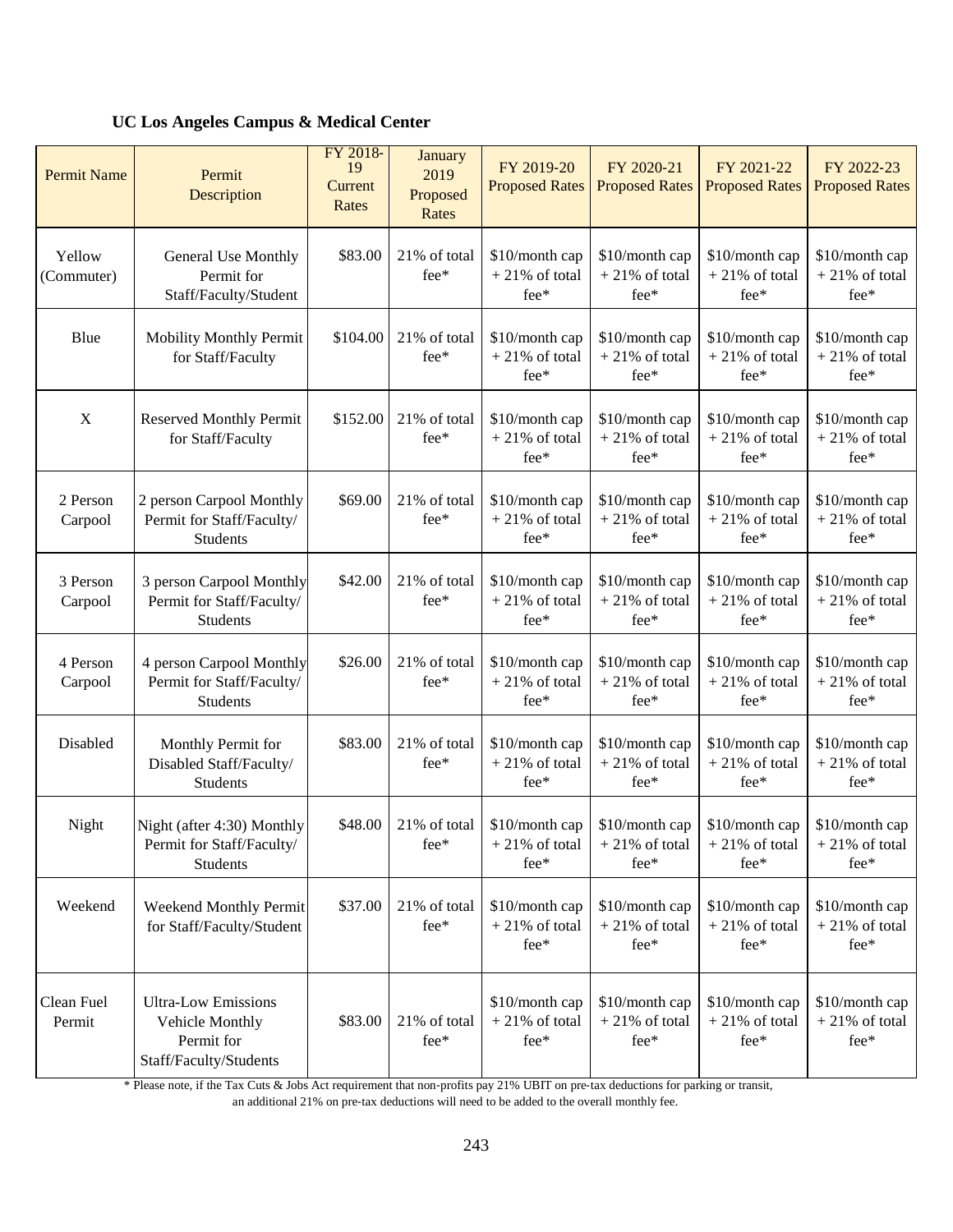| <b>UCLA</b> – Santa Monica Hospital |                                                         |                      |                                      |                                               |                                                           |                                                           |                                               |
|-------------------------------------|---------------------------------------------------------|----------------------|--------------------------------------|-----------------------------------------------|-----------------------------------------------------------|-----------------------------------------------------------|-----------------------------------------------|
| Permit Name                         | Permit<br>Description                                   | 2017-<br>18<br>Rates | January<br>2019<br>Proposed<br>Rates | FY 2019-<br>20<br>Proposed<br>Rates           | FY 2020-<br>21<br>Proposed<br>Rates                       | FY 2021-<br>22<br>Proposed<br>Rates                       | FY 2022-23<br>Proposed<br>Rates               |
| Orange Tag                          | Arizona<br>Lot<br>Monthly<br>Permit for<br>Employees    | \$84                 | $21\%$ of<br>total fee*              | \$10/month<br>cap<br>$+21\%$ of<br>total fee* | \$10/month<br>cap<br>$+21\%$ of<br>total fee*             | $$10/m$ onth<br>cap<br>$+21\%$ of<br>total fee*           | \$10/month<br>cap<br>$+21\%$ of<br>total fee* |
| <b>Blue Tag</b>                     | Medical<br>Office<br>Monthly<br>Permit for<br>Employees | \$84                 | $21\%$ of<br>total fee*              | \$10/month<br>cap<br>$+21\%$ of<br>total fee* | \$10/month<br>cap<br>$+21\%$ of<br>total fee <sup>*</sup> | \$10/month<br>cap<br>$+21\%$ of<br>total fee <sup>*</sup> | \$10/month<br>cap<br>$+21\%$ of<br>total fee* |
| Night/Weekend                       | Night $/$<br>Weekend<br>Permit for<br>Employees         | \$10<br>(cap)        | $21\%$ of<br>total fee*              | \$10/month<br>cap<br>$+21\%$ of<br>total fee* | \$10/month<br>cap<br>$+21\%$ of<br>total fee*             | \$10/month<br>cap<br>$+21\%$ of<br>total fee*             | \$10/month<br>cap<br>$+21\%$ of<br>total fee* |

\* Please note, if the Tax Cuts & Jobs Act requirement that non‐profits pay 21% UBIT on pre‐ tax deductions for parking or transit, an additional 21% on pre‐tax deductions will need to be added to the overall monthly fee.